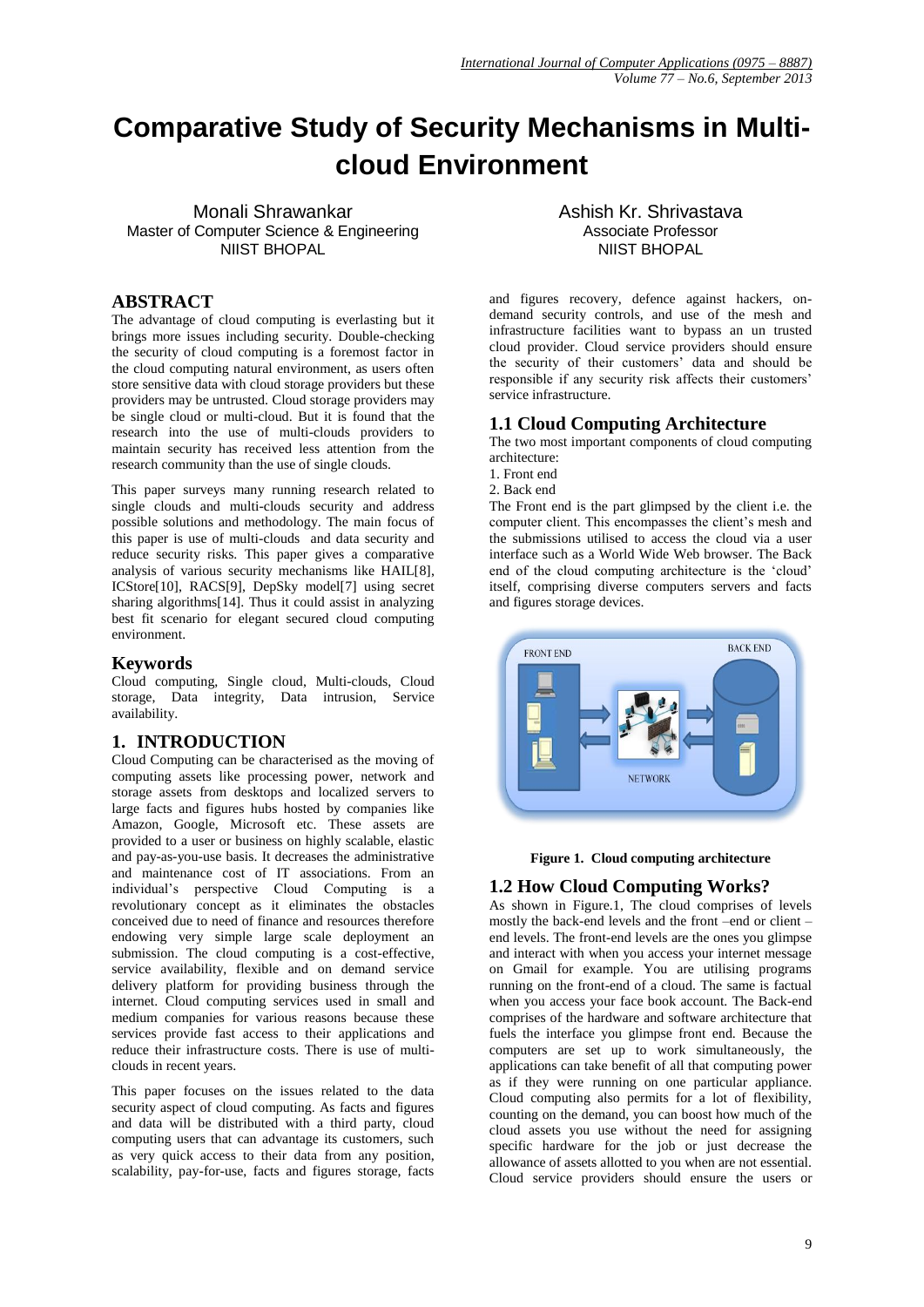customers' service infrastructure. The use of cloud computing Subashini and Kavitha [1] argue services for numerous reasons encompassing because this service supply fast access the applications and decrease service charges. Cloud computing providers should address privacy and security as issue for higher and urgent main concerns. The considering with "single cloud" providers[12] is evolving less popular service with customers due to promise difficulties such as service accessibility failure for some time and malicious insider's attacks in the single cloud. So now single cloud move towards multi clouds, "interclouds" or" cloud of clouds".

# **2. SECURITY IN CLOUD COMPUTING:**

Cloud customers may pattern their anticipations founded on their past knowledge and associations desires. They are likely to perform some sort of review before selecting a cloud service provider. Customers are anticipated furthermore to do security checks that are cantered on three security notions: confidentiality, integrity and accessibility. On the other hand, cloud service providers may pledge a allotment to entice a clientele to signal a deal, but some gaps may manifest subsequent as swamping barriers to hold their promises. Many promise cloud customers are well cognizant of this and certainly, still sitting on the margins. They will not undertake cloud computing except they get a clear suggestion that all breaches are inside agreeable limits. All applicable data are visualized into cloud computing security in a snapshot which is presented in Figure 2 [2]. We coordinated cloud computing security into three sections: security classes, security in service consignment models and security dimensions [13].

Security in cloud services is founded on the following: 1. Powerful mesh security is likely round the service consignment platform

2. Data encryption: for data in transit (particularly over

broad area networks), and sometimes retained facts and figures, but it cannot be applied to data in use. 3. Get access to controls to ensure that only authorized users gain get access to submissions, data and the processing environment and is the prime means of protecting cloud-based services 4. Service providers are able to examine undertaking in their environment and supply accounts to clients.

Logs need to be carefully constructed to appraisal the actions of their scheme administrators and other constrained users or risk making accounts that blend events relating to different customers of the service. Both the associations seeking cloud answers and the service providers have to double-check cloud security is addressed [4]. Some of the assesses to double-check security in cloud are good governance, compliance, privacy, persona and get access to administration (IAM), Data defence, Availability, Business Continuity and catastrophe Recovery designs etc. (see Figure.3)

Security performances a centred role in stopping service flops and cultivating trust in cloud computing. In specific, cloud service providers need to protect the virtual natural environment, which enables them to run services for multiple purchasers and offer distinct services for distinct clients. We will address 3 security components that significantly have an effect on single and multi-clouds, namely data integrity, data intrusion, and service availability.

#### **2.1 Data Integrity**

Data integrity is one amidst the foremost vital constituents in any system. Data integrity is decisively accomplished throughout a standalone scheme with one data. Data integrity in such a scheme is sustained by info constraints and transactions. Transactions should to pursue ACID (atomicity, consistency, isolation and durability) properties to make certain data integrity. Most data bases support unpleasant transactions and might maintain data integrity.



**Figure 2 : Graphical View of Cloud Computing Security**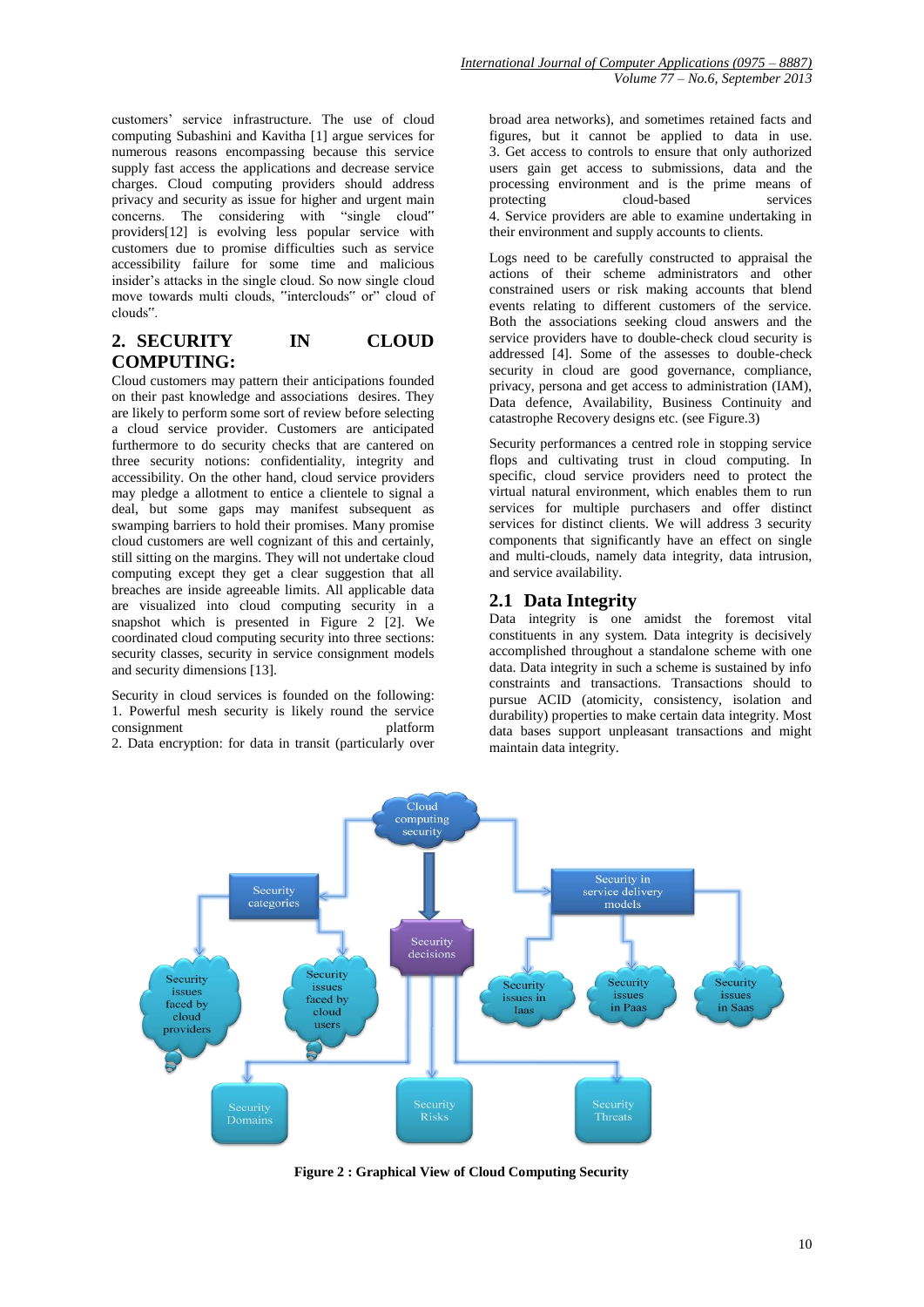# **2.2 Data Intrusion**

The importance of data intrusion detection schemes in a cloud computing natural environment. We find out how intrusion detection is performed on programs as a Service, Platform as a Service and Infrastructure as Service offerings, along with the accessible owner, network and hypervisor-based intrusion detection options. Attacks on systems and data are a truth in the world we live in. Detecting and answering to those attacks has become the norm and is advised due diligence when it comes to security [5].

#### **2.3 Service Availability**

Another foremost anxiety in cloud services is service accessibility. Service accessibility is most important in the cloud computing security. Amazon currently mentions in its authorising agreement that it is possible that the service might be unavailable from time to time. The user's world wide world wide World Wide Web service may terminate for any cause at any time if any user's documents shatter the cloud storage principle. In supplement, if any damage happens to any Amazon world wide world wide web service and the service fails, in this case there will be no ascribe to the Amazon Company for this malfunction. Businesses searching to defend services from such malfunction need assesses such as backups or use of multiple providers [5][3].

## **3. DEPSKY SYSTEM: MULTI-CLOUDS MODEL**

The term "multi-clouds" is similar to the terms "interclouds" or "cloud-of-clouds" that were introduced by Vukolic [6]. These terms suggest that cloud computing should not end with a single cloud. Using

#### **3.1 DepSky Architecture**

The DepSky architecture [7] consists of four clouds and each cloud uses its own specific interface. The DepSky algorithm lives in the purchasers' machines as a programs library to broadcast with each cloud (see Figure 5). These four clouds are storage clouds, so there are no ciphers to be executed. The DepSky library allows reading and writing procedures with the storage clouds and their multiple side clients.

#### **3.2 DepSKy scheme form**

The DepSky scheme form comprises three components: readers, writers, and four cloudstorage providers, where readers and writers are the client's tasks. Bessani et al. [7] explain the distinction between readers and writers for cloud storage. Readers can go wrong randomly (for example, they can go wrong by smashing into, they can go wrong from time to time and then display any behaviour) while, writers only fail by crashing.

# **3.3 DepSky Algorithms**

#### *3.3.1 DEPSKY-A– Available DepSky*

The first DEPSKY protocol is called DEPSKY-A, and improves the accessibility and integrity of cloud-stored facts and figures by replicating it on some providers utilising quorum methods.

*3.3.2 DEPSKY-CA– confidential & available DepSky*

The DEPSKY-A protocol has two major limitations. First, a data unit of dimensions S consumes n\_S storage

their illustration, a cloudy sky incorporates different colours and shapes of clouds which leads to different implementations and administrative domains. This section presents the DEPSKY system. It begins by presenting the scheme architecture, and then defines the data and scheme models, the two main algorithms (DEPSKY-A and DEPSKY-CA. This part will explain the latest work that has been finished in the locality of multi-clouds. Bessani et al. [7] present a virtual storage cloud system called DepSky which consists of a blend of different clouds to construct a cloud-of-clouds. The DepSky scheme locations the accessibility and the confidentiality of data in their storage system by using multi-cloud providers, blending Byzantine quorum scheme protocols, cryptographic secret sharing and erasure ciphers [7].



**Figure 4: DepSky Architecture**

capacity of the scheme and costs on mean n times more than if it was stored in a lone cloud. Second, it stores the facts and figures in cleartext, so it does not give confidentiality assurances. To cope with these limitations we employ an information-efficient mystery distributing scheme that combines symmetric encryption with a academic secret distributing design and an optimal erasure code to partition the data in a set of blocks in such a way that  $f + 1$  blocks are essential to recover the original data and for less blocks do not give any data about the stored data.

# **4. COMPARATIVE ANALYSIS OF EXISTING APPROACHES IN MULTI-CLODS SECURITY MECHANISMS**

Following are the mechanisms can be used in multicloud environment:

#### **4.1 HAIL**

It is a distributed cryptographic system (High-Availability and Integrity Layer) [K.D.Bowers 2009] [8], that allows a set of servers to prove to a client that a stored file is intact and retrievable. HAIL manages file integrity and availability across a collection of servers or independent storage services. HAIL relies on a single trusted verifier e.g., a client or a service acting on behalf of a client—that interacts with servers to verify the integrity of stored files. It aggregates cryptographic protocols for proof of recoveries with erasure codes to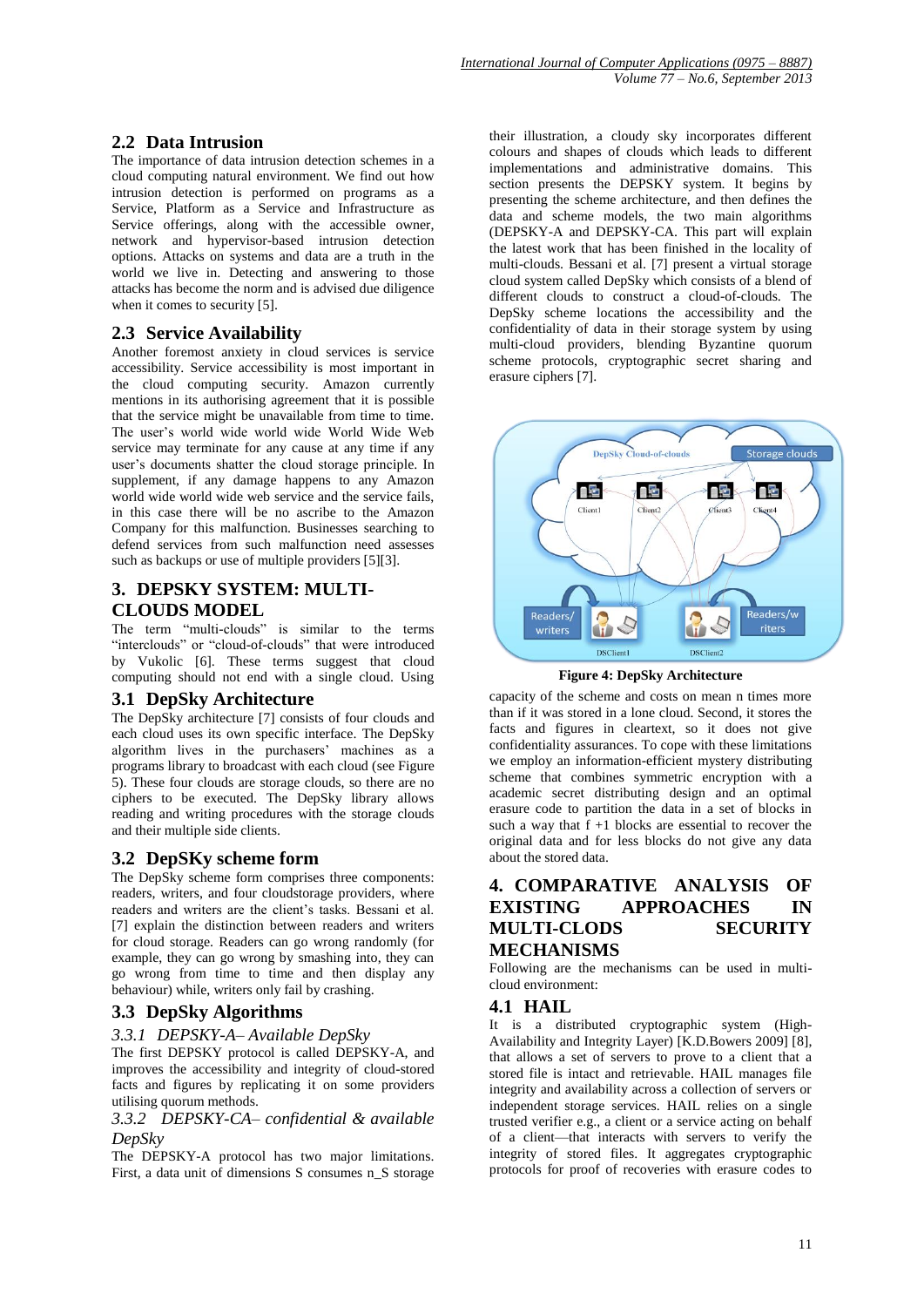provide a software layer to protect the integrity and availability of the stored data, even if the individual clouds are compromised by a malicious and mobile adversary.

HAIL has at least three limitations when compared with DEPSKY: it only deals with static data (i.e., it is not possible to manage multiple versions of data), it requires that the servers run some code (opposite to DEPSKY that uses the storage clouds as they are), and does not provide guarantee of confidentiality of the stored data [7].

#### **4.2 RACS: Redundant Array of Cloud Storage**

The cloud services marketplace is in its infancy. And while it may be at the forefront of technology, as a market—an *economic entity*—it is not so unique. The commoditization of cloud services has brought with it the characteristics of an economy, good and bad. In cloud computing, it is fitting that technological devices should be used to address economic problems, and that is what RACS [Abu-Libdeh 2010][9][s: A simple application of technology to change the structure of a market. In RACS, consumers have a tool that can be used to adjust the trade-off between overhead expense and vendor mobility. The main underlying technique that RACS employs to provide its flexibility is RAID at the cloud storage level, which is increasingly common. HAIL [8] uses RAID-like techniques across storage vendors to ensure highavailability and integrity of data stored in the clouds. The difference between systems like HAIL, peer-to-peer storage systems, and RACS is that RACS focuses on economic failures and how to prevent them without excessive overheads, while still benefiting from greater availability and durability of other RAID like systems. This system employs RAID5-like techniques (mainly erasure codes) to implement high-available and storageefficient data replication on diverse clouds.

Differently from DEPSKY, the RACS system does not try to solve security problems of cloud storage, but instead deals with "economic failures" and vendor lockin. In consequence, the system does not provide any mechanism to detect and recover from data corruption or confidentiality violations. Moreover, it does not provide updates of the stored data [7].

#### **4.3 ICStore: Intercloud Storage**

Cachin et al. [10] present a design for intercloud storage (ICStore), which is a step closer than RACS and HAIL as a dependable service in multiple clouds. Cachin et al. [10] develop theories and protocols to address the CIRC attributes (confidentiality, integrity, reliability and consistency) of the data stored in clouds. Intercloud Storage precisely addresses and improves the CIRC attributes (confidentiality, integrity, reliability and consistency) of today's cloud storage services. HAIL [8] uses erasure coding to disperse data over multiple providers, of which a fraction may collude against the user. It combines cryptographically sound proofs for the retrievability of the data (so that the provider cannot only pretend to have stored it) with the erasure-coded distributed storage. For data integrity, HAIL relies on a symmetric-key MAC, which the users must keep secret. The retrievability methods of HAIL may be combined with our ICStore architecture, but our integrity guarantees are stronger. Our approach is closest to that of RACS [9], which casts RAID techniques to the

Intercloud, as we have already discussed. However, ICStore goes beyond RACS in dependability guarantees by addressing confidentiality, integrity and consistency and also allows for client failures and asynchrony by employing asynchronous fault-tolerant client-driven storage protocols [11].

Differently from DEPSKY, ICStore does not use the secret sharing algorithm on the provision of confidentiality. However it is not clear if informationefficient secret sharing [14] or some variant of this technique could substitute the erasure codes employed on these protocols [7].The overall comparative analysis of these multi-cloud strategies with respect to security threats mechanism is shown in Figure 6.



**Figure 5: Stacked view of Multi-cloud Strategies**

## **5. RESEARCH SCOPE:**

Past more researches has been conducted with respect to security concerns into multi-clouds which we have summarized below in table 1.

**Table1. Summary of security mechanisms in Multicloud**

| Sr. | <b>Research Finding</b> | <b>Research Scope</b>     |
|-----|-------------------------|---------------------------|
| 1.  | RAID-li\ke              | Deals with "economic      |
|     | $techniques +$          | failures" & Vendor loc\k- |
|     | introduced              | in, does not address      |
|     | RACS <sup>[9]</sup>     | security issues           |
| 2.  | ICStore(Client-         | <b>Address only CIRC</b>  |
|     | centric distributed     | attributes                |
|     | protocols) $[10]$       |                           |
| 3.  | $HAL (Proofs +$         | Only manages file.        |
|     | Cryptography)[8]        | integrity & availability  |
|     |                         | across a collection of    |
|     |                         | servers, does not         |
|     |                         | guarantee data            |
|     |                         | confidentiality           |
|     |                         |                           |

With this research findings, we aim to integrate secrete sharing algorithm with DepSky Model to address Security risks like Data Intrusion, Data Integrity, Service availability. Along with these, this paper also surveys additional security risks as mentioned below:

#### **5.1 Data Storage and Security**

Many cloud service provider provide storage as a service. They take the data from the user and stored on the large data centers, hence providing a user means of storage. Although these service provider says that data stored in a